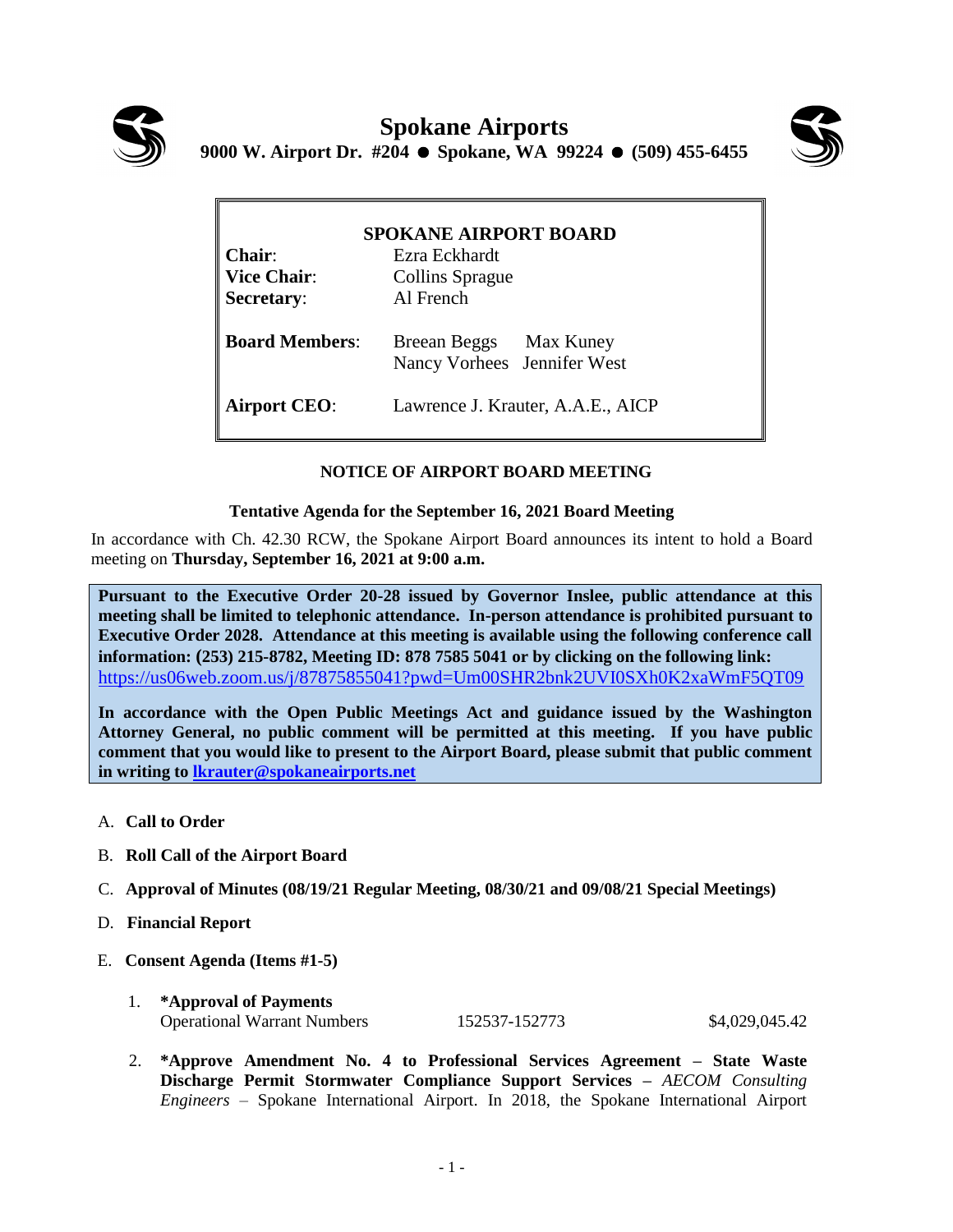contracted with AECOM Consulting Engineers (AECOM) to provide compliance support for the Airport's two separate stormwater interim permits: 1. Aircraft deicer fluid (ADF) recovery; and 2. Land application of ADF/adaptive management program. On June 12, 2020, the Department of Ecology issued a Permit by Rule for a State Waste Discharge Permit (SWDP). The Permit by Rule revised monitoring and reporting requirements, including documentation related to stormwater management and ADF recovery and land application. Under Amendments No. 1 and 2, AECOM provided all services needed for interim permit compliance while the Department of Ecology prepared the consolidated permit, including continued groundwater and surface water monitoring and reporting required under the existing permit. Amendment No. 3 provided services to manage compliance under the Permit by Rule. Amendment No. 4 will provide services to continue managing compliance under the Permit by Rule. Work includes preparation of updates to the Glycol Recovery Best Management Plan and Stormwater Pollution Prevention Plan, as well as discharge monitoring reports and other associated land application area management and planning documents. Work also includes visual observation of stormwater outfall flows, surface water and groundwater monitoring at the stormwater infiltration areas, bi-annual groundwater sampling, recovered aircraft deicing fluid sampling, soil sampling and calculations and reporting for data generated by automated sampling equipment. AECOM has provided a time and materials fee proposal in the not-to-exceed amount of \$144,212.00 for continuing compliance support services. The term of the amendment runs from October 2021 to September 30, 2022. The Engineering Committee and Staff recommend approval of Amendment No. 4 to the Professional Services Agreement with AECOM Consulting Engineers on a time and materials basis and in the not-to-exceed amount of \$144,212.00 for State Waste Discharge Permit Stormwater Compliance Support Services. The revised contract amount will be \$631,758.00.

- 3. **\*Approve Amendment No. 2 to Service Contract – Airfield Solid Deicing Product – Pelican Chemicals, Inc. –** Spokane International Airport and Felts Field. In 2019, the Airport issued an Invitation to Bid to provide FAA-approved solid deicing products. The Board approved a one-year contract with two one-year renewals to Pelican Chemicals, Inc. in September 2019. This is the second and last renewal year for this contract. A price increase proposal was received from Pelican Chemicals, Inc. on July 7, 2021 due to increases in raw material and shipping costs. The increase for the  $2021 - 2022$  season is 13.43% higher than the previous season. During the  $2020 - 2021$  season, approximately 63 metric tons were used at a cost of \$73,876.80 including Washington State Sales Tax. The Engineering Committee and Staff recommend approval of Amendment No. 2 to the Service Contract for airfield solid deicing product with Pelican Chemicals, Inc. on an as-needed basis for the term of the contract in an amount not-to-exceed \$500,000.00.
- 4. **\*Approve Amendment No. 5 to Service Contract – Elevator and Escalator Maintenance – KONE Corporation –** Spokane International Airport. The Airport uses contract maintenance services to maintain the elevators and escalators in the terminal and the parking garages. These services include preventative maintenance of all elevator and escalator systems, code compliance updates, and repair services for damaged or malfunctioning systems. These services are essential for keeping complex systems operating in a safe manner and in compliance with local and state regulations. In 2018, the Board awarded a one-year contract with four one-year extensions to KONE Corporation to provide elevator and escalator maintenance services at the Spokane International Airport. The contract has a fixed monthly fee for preventative maintenance services, and an hourly rate for additional services as requested by the Airport. KONE has requested a 5% cost increase for this renewal to account for increased labor and materials costs. This amendment represents the third of four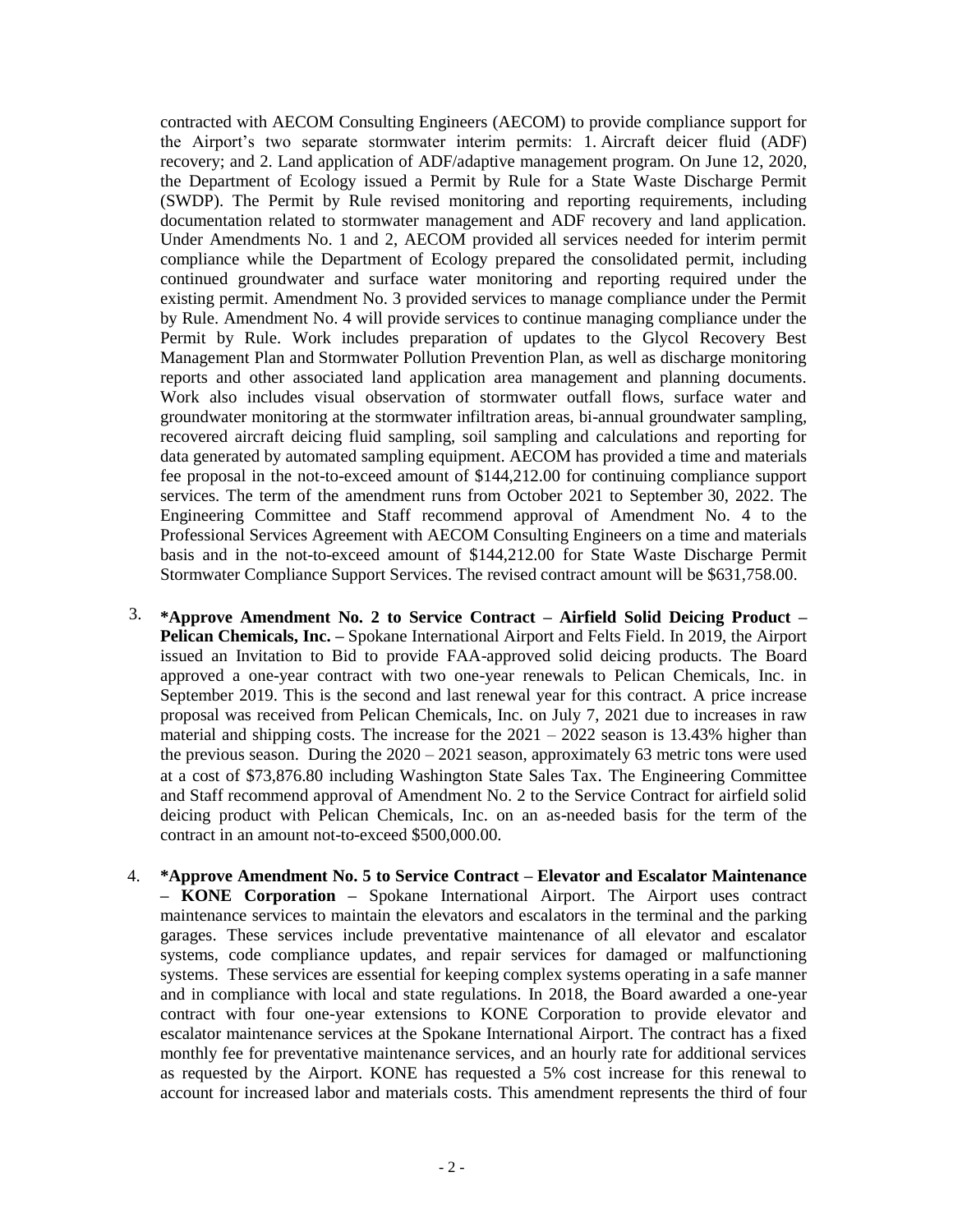renewal options from October 1, 2021 through September 30, 2022. The Engineering Committee and Staff recommend approval of Amendment No. 5 to the Service Contract for Elevator and Escalator Maintenance Services with KONE Corporation for a one-year term from October 1, 2021 through September 30, 2022, for the not-to-exceed amount of \$170,000.00 including Washington State Sales Tax.

5. **\*Award Service Contract – Landside Snow Removal – WM. Winkler Co. –** Spokane International Airport. The Airport utilizes landside snow removal services for the Airport's parking lots, Rental Car Facility, and in the Airport Business Park. The prior Service Contract was cancelled by the Airport on April 30, 2021. In July 2021, Airport Staff issued a Request for Proposal and received one proposal on August 19, 2021 from Wm. Winkle Co. Airport Staff evaluated the proposal and entered into negotiations with Wm. Winkler Co. Wm. Winkler Co. will provide snow removal services for the Airport's parking lots, Rental Car Facility, and in the Airport Business Park. The initial term of the contract will be one year with the option to renew up to four additional one-year terms. The Engineering Committee and Staff recommend award of a Service Contract for Landside Snow Removal Services to Wm. Winkler Co. for a total estimated amount of \$500,244.60 for the 2021–2022 winter season.

## F. **Regular Agenda Items (#6-9)**

- 6. **\*Award Construction Contract – Structures Demolition Project – Rob's Demolition, Inc. –** Airport Business Park. This project includes demolition and disposal of Building 2508, two outbuildings, and five additional storage structures consisting of cast-in-place concrete and CMU blocks. Scope also includes the removal and disposal of asbestos-containing materials, foundation removal, asphalt removal, and minor site grading and stabilization. Bid Documents were prepared by T-O Engineers, Inc. The project was publically advertised and a mandatory Pre-Bid Conference was held on August 30, 2021. Ten bids were received and opened on September 7, 2021. Bids ranged from a low of \$496,876.50 to a high of \$2,196,736.95. The lowest responsive and responsible bid was submitted by Rob's Demolition, Inc. in the amount of \$496,876.50. The Engineer's Estimate is \$1,019,804.00. The Engineering Committee and Staff recommend award of a Construction Contract for the Structures Demolition Project to Rob's Demolition, Inc. in the amount of \$496,876.50 including Washington State Sales Tax. Staff further requests Board authorization of \$100,000.00 for construction contingencies for a total authorization of \$596,876.50.
- 7. **\*Approve Amendment No. 2 to Service Contract – Airfield Liquid Deicing Product – Pelican Chemicals, Inc. –** Spokane International Airport and Felts Field. In 2019, the Airport issued an Invitation for Bid to provide FAA-approved liquid deicing products. The Board approved a one-year contract, with two one-year renewals to Pelican Chemicals, Inc. in September 2019. This is the second and final renewal year for this contract. A price increase proposal was received from Pelican Chemicals, Inc. on July 7, 2021. The increase for the 2021 – 2022 season is 21.7% higher than the previous season due to increases in raw material and shipping costs. During the 2020 – 2021 season, approximately 131,265 gallons were used at a cost of \$518,785.29 including Washington State Sales Tax. The Engineering Committee and Staff recommend approval of Amendment No. 2 to the Service Contract to procure airfield liquid deicing product from Pelican Chemicals, Inc. on an as-needed basis for the term of the contract in an amount not-to-exceed \$1,000,000.00.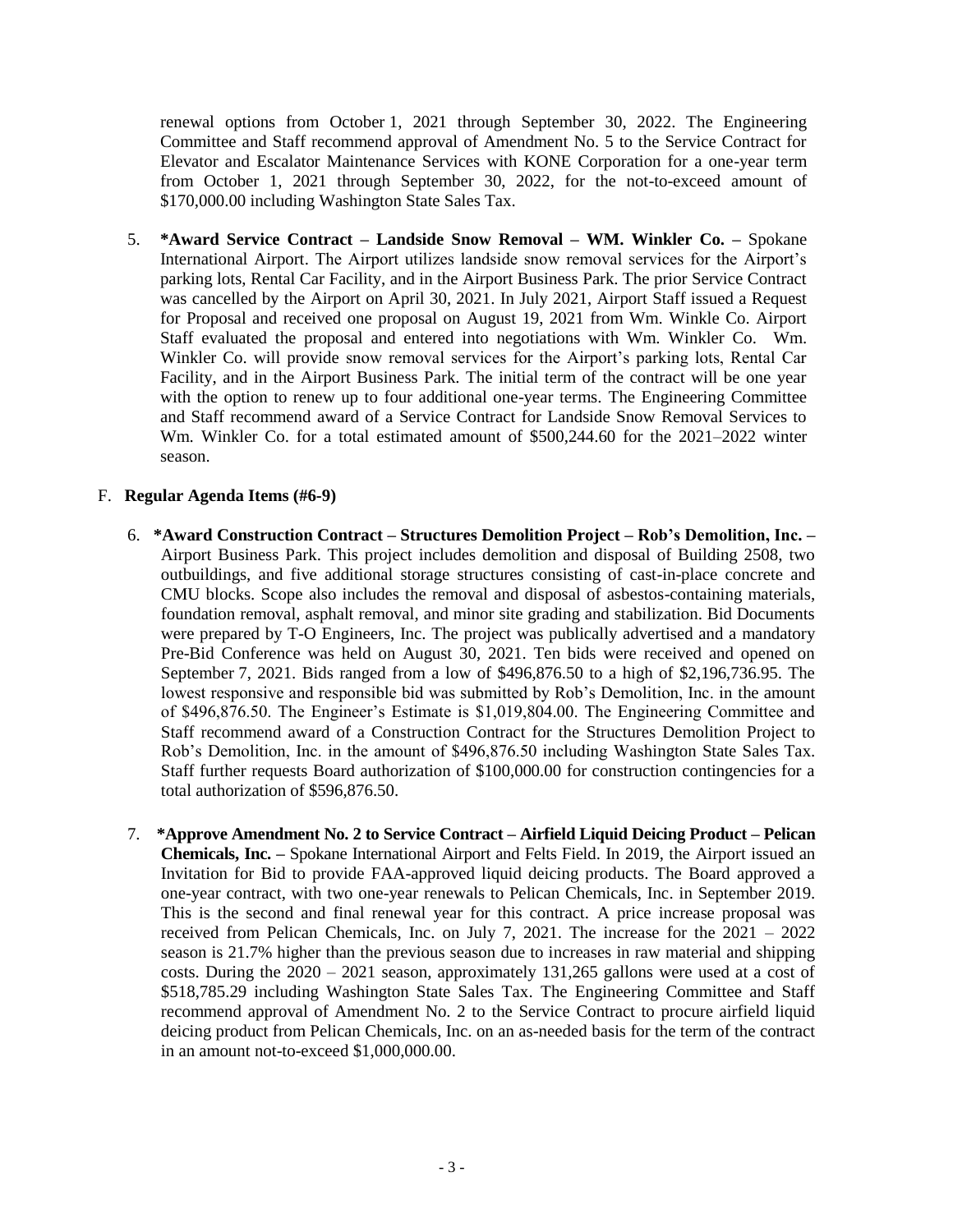- 8. **\*Renewal of Employee Benefits for Spokane Airport Employees.** The Airport offers a comprehensive benefit plan to attract and retain employees. All eligible employees and their dependents are included in the Airport's basic medical, dental and life insurance programs. Eligible employees include all full-time regular employees with the exception of the Aircraft Rescue and Fire Fighting (ARFF) employees who have separate coverage. Additionally, all employees, both part-time and full-time, are covered under the employee assistance program (EAP). The focus has been to maintain consistent benefit coverage for Airport employees; however, there are a couple of recommendations for changes that do not decrease any medical benefit offerings. The first is to continue the suspension of the employee health and wellness program. This recommendation is to contain cost and also because of participation restrictions related to the pandemic. Another proposed change is the addition of a new medical plan option being offered by Kaiser Permanente. They have added a Health Maintenance Organization (HMO)/High Deductible Plan (HDP) which provides a lower cost plan option. Finally, in response to the Washington State Long Term Care (LTC) insurance tax going into effect on January 1, 2022, the Airport has been researching options for the employees. Management is working to offer employees an optional LTC benefit through Allstate insurance. Both the employee assistance program (EAP) and Life and Disability Insurance renew on January 1, 2022 with no increase in premiums. The benefits program also offers voluntary life insurance, international traveler insurance, flexible spending account (FSA), and health reimbursement account (HRA) as well as a health savings account (HSA) for employees selecting the highdeductible plan option. The total current cost of the plan from November 1, 2020 through October 31, 2021 and before employee share is \$1,457,537.25. The total cost of benefits for November 1, 2021 through October 31, 2022 and before the employee share is estimated to be \$1,555,916.25, an increase of 6.75%. The Finance Committee and Staff recommend approval of the Benefits Renewal with Kaiser Permanente, Washington Dental Service, and other listed providers in an estimated amount of \$1,555,916.25.
- 9. **\*Approve Fourth Amendment to the In-Terminal Advertising Concession Lease – Lamar Transit, LLC –** Spokane International Airport. Lamar Transit, LLC has been the In-Terminal Advertising Concessionaire since January 2015 when, through a business transaction, they purchased The Younger Agency who had the In-Terminal Advertising Lease with the Airport since 2008. The Lease had an original term of five years with one five year option which expired on September 30, 2018. The Board approved a three-year extension to in 2018 which expires on September 30, 2021. Lamar currently pays a Minimum Annual Guarantee (MAG) of \$282,000.00 or a Percentage Rent of 50% of gross revenues, whichever is greater. The In-Terminal Advertising program provides advertising opportunities throughout the terminals and concourses. Lamar utilizes a variety of equipment that includes digital displays, backlighted signs, kiosks, wall wraps and specialty displays. Available advertising locations are marketed to customers under variable length contracts from monthly to multiple year commitments. The upcoming TREX project will impact the availability of displays and will displace some advertising displays during the project. In order to retain continuity of services, it is in the best interest of the Airport to extend Lamar's Concession Lease rather than publishing a Request for Proposals (RFP) for a new advertising program. Data provided in an RFP would typically include available advertising locations, minimum equipment requirements and passenger data, all of which will be subject to change during the TREX project. With the advertising program subject to relocation and or removal of advertisements based on the construction phases, it would be difficult for potential advertising companies to project capital expenditures or revenue projections. Lamar has successfully managed the program at the Airport and has built strong relationships with the community which will allow them to accommodate their clients as the TREX project is implemented. Lamar management is aware of the challenges